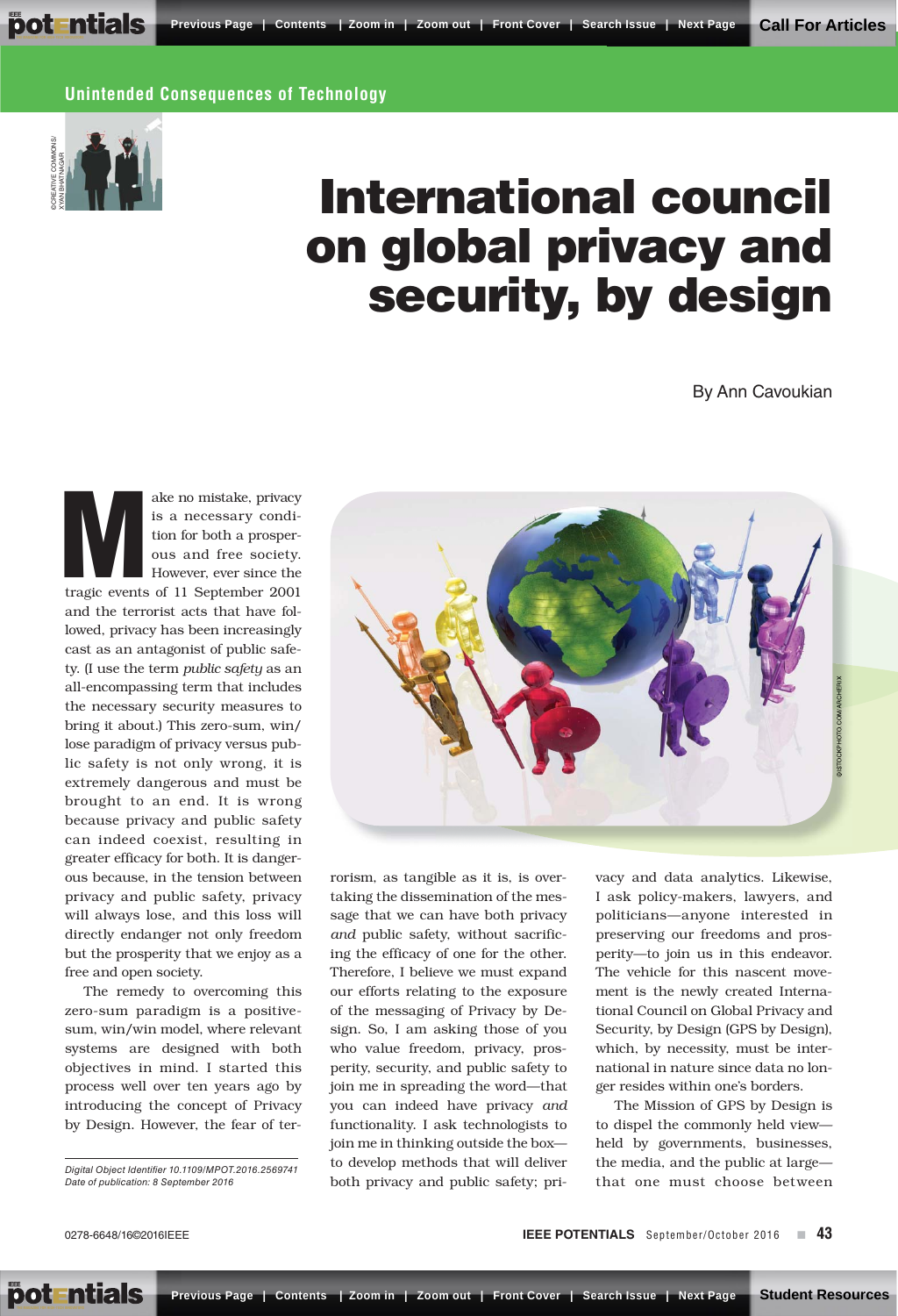privacy and public safety. Our goal is threefold: First, to educate politicians, businesses, the media, and the public that we can and must engineer systems to protect both privacy and other interests. We can do this by using, for example, innovative technologies, such as recently developed advances in artificial intelligence, machine learning, blockchain, and homomorphic encryption. We must do this because the loss of privacy to surveillance will not only undercut our freedoms, but the prosperity resulting from a society of innovators.

"Civilization is the progress towards a society of privacy," wrote Ayn Rand, in *The Fountainhead*, and the loss of privacy is the regression of a society toward an uncivilized society, lacking in freedom. Accordingly, our second goal is to foster technology innovation in academic institutions around the world that will allow privacy and public safety, as well as privacy and business interests, such as big data and data analytics, to be achieved without sacrificing either.

Third, we wish to develop policy templates that will articulate how privacy is to be applied in the new digital age for different government and business segments and the oversight under which these institutions should fall. These policy templates



Cavoukian, who is the former Information and Privacy commissioner of Ontario, Canada, currently serves as the executive director of the Privacy and Big Data Institute at Ryerson University.

vacy and, in turn, our freedom and prosperity, to these escalating fears. We must demonstrate that we can have both privacy and public safety, otherwise our freedom and prosperity will be forfeited, which is simply too high a price to pay.

#### **A seismic shift**

There has been a tremendous shift in the balance of power from the individual to the state. Part of this

# **The Mission of GPS by Design is to dispel the commonly held view that one must choose between privacy and public safety.**

will be important in the development of new, doubly enabling, positivesum technologies.

This is a call to action: We are seeking to enlist the support of likeminded people from around the world who will commit to spreading this message. (Privacy by Design has already achieved a true global presence, having been translated into 38 languages, so our intention is to leverage off of this status.) In this day and age of growing fears over terrorist attacks, we cannot forfeit our prishift has been the government's ability to access a wide range of information about individuals. In the last 40 years, this access has been greatly assisted by advances in technology. But now, because of new technology, this balance of power has a chance of shifting back toward the individual. As a result, governments are growing increasingly concerned and want to prevent this from happening.

Encryption technology has now revamped the playing field, wherein governments can no longer readily access personal information at will, as a result of end-to-end encryption. This, in turn, has led to calls by law enforcement for the creation of "backdoors" into encrypted content, which can lead to far greater surveillance. In addition, the introduction of the Internet of Things will create the opportunity for even more subversive surveillance that will widely blanket society.

As a result, we as a society are at a nexus. Governments have been fear-mongering, essentially saying that the "terrorist sky will fall upon us" unless they have complete control and access to more personal information. But the evidence suggests otherwise. The failure to stop terrorist attacks, from 9/11 to the present-day San Bernandino/Brussels attacks, has not been the consequence of too little information; it has been the consequence of not connecting the dots with the existing information that law enforcement and intelligence agencies had already acquired and was in their possession through legitimate means. The evidence suggests that governments largely possess the means to prevent such attacks using tried and true techniques and, if they focus on using and sharing the information they already possess more effectively, without violating individual privacy or mandating insecure encryption. The latter will only serve to strip lawabiding citizens of their privacy and the security of their online communications and transactions.

Despite these facts, the commonly held view is that privacy is the polar opposite of public safety or business interests, whose enhancement undercuts the effectiveness of the latter two objectives. This is referred to as a *zero-sum game*, whose either/or, win/lose tension can only be addressed by the victory of one objective, always to the detriment of the other. Unfortunately, this is one of the most damaging paradigms in existence in the presentday cyber age. It will directly detract from our prosperity and freedom as a society.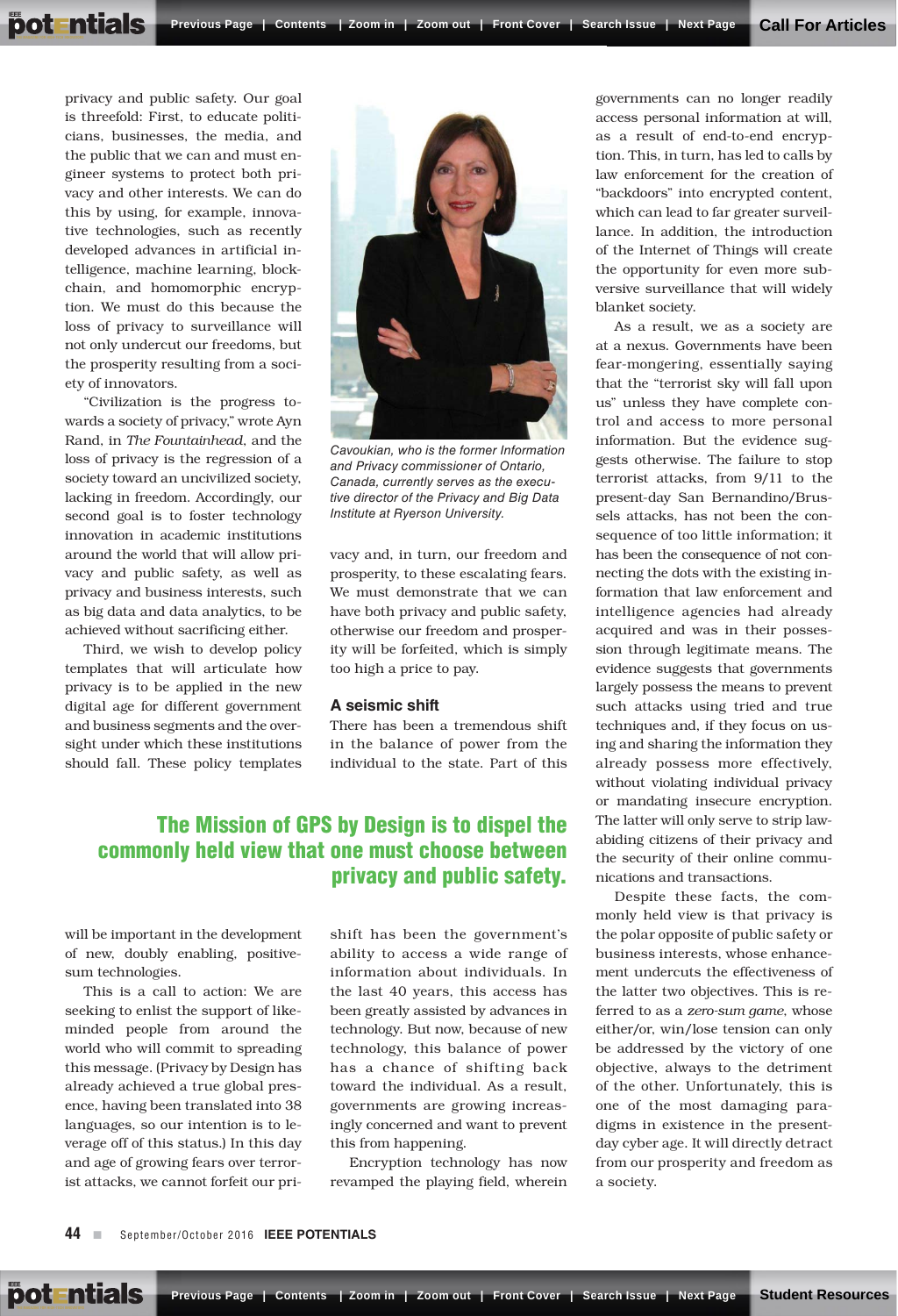pot ntials

## **Looking back**

In the last century, we have enjoyed tremendous prosperity arising from massive innovation. It was thought that this prosperity arose as a result of unencumbered freedom and the absence of onerous regulations on innovators. But this prosperity was also a result of privacy and minimal levels of surveillance. Prior to the 1980s, today's technologies of surveillance had largely not been invented. An individual's privacy was, for the most part, secured by default—often through practical obscurity. But since then, the technologies developed have lent themselves to assisting surveillance on a grand scale. The type of surveillance developed targeted not only terrorists and criminals but all individuals, including lawabiding citizens.

Our argument is that privacy is at the root of both freedom and prosperity. It is the prosperity of a society that allows the products of innovation to be shared by all members, including those in the lower socio-economic strata. Smartphones, for example, enhance the lives of both the rich and the poor, but perhaps even more important, innovations in transportation, health care, the arts, smart appliances, and communications are enjoyed by all, making our quality of life far better than that of our parents and grandparents only a few generations earlier. Innovation is what makes it all happen—but what makes innovation happen? Just look around the world. The most innovative societies also happen to be the most free and privacy protective. Freedom and privacy form the foundation, the very bedrock, of innovation.

## **So what is the connection to privacy?**

Innovation requires taking risks and being able to think differently, at times contrary to the existing memes prevalent in a given culture. At times, this may require being on the "edge," or perhaps even going over the edge—thinking far outside the box, so to speak. It requires that an individual's mind shed any barriers to imagination, either self- or externally imposed, because innovations arise from the very crystallization of that imagination. Accordingly, we want to enable wild and sometimes crazy experience of thoughts and reality—in this case, a reality that relates to the anxiety of knowing that we are constantly being watched while, at the same time, fearful of being in danger of getting blown up. This is one of the unfortunate consequences of the state we are in and

# **We evolved to be wary of the watchers, and that behavior in humans, in direct response to such surveillance, inhibits the ability to allow our imaginations to soar and enter the vistas of true creativity and innovation.**

imaginative ideas—ideas that may initially fail, but, with greater effort, become the future products of innovation for both commerce and the arts.

If I am constantly being watched continuously surveilled, and all of my activities are monitored and stored for future data mining and assessment, or perhaps to establish a profile of me, of my life, or my edgy predilections (even though lawful)—then in effect, consciously or subconsciously, I will focus on being watched, and instinctively, I will modify my behavior. But it goes much further than that.

The government, through its warnings to be vigilant about potential terrorist acts, and the media, broadcasting constant reminders that things are getting worse, with "talking heads" arguing that we need to give up "some" of our privacy, instill yet more fear and anxiety in society. This is compounded by the government saying that to prevent us from getting potentially "blown up," they must watch and surveil our activities even more. Under such conditions, our cognitive processing will be limited to, at best, a few contexts associated with anxiety and, most likely, fear. We will be less likely to be able to draw upon contexts that may lead to creative imagination and innovation. The reason for this is largely due to our subconscious, which greatly influences our conscious the surveillance that it engenders. The tragedy of Stasi Germany was a vast psychological experiment that provided strong evidence of this fact (resulting in present-day Germany becoming the leading privacy and data protection country in the world, saying "never again").

We evolved to be wary of the watchers, and that behavior in humans, in direct response to such surveillance, inhibits the ability to allow our imaginations to soar and enter the vistas of true creativity and innovation. There will be individual differences no doubt, but we believe that the level of innovation as a society will drop considerably over the next generation as a result. Privacy means that I am free to voluntarily expose my thoughts and activities as I so choose in whatever areas I wish. As such, I still retain the open vistas of my mind—there is no fear or anxiety that serves to limit my cognitive bandwidth, leaving me open to imagine ideas that potentially extend well beyond the current reality.

### **Privacy and public safety**

But what about security and public safety? Don't we have to give up some privacy to remain safe? No, this is precisely the overbearing paradigm that will ultimately destroy all freedom and prosperity in our society, and the overwhelming tragedy is that it is false. We can have public safety, security,